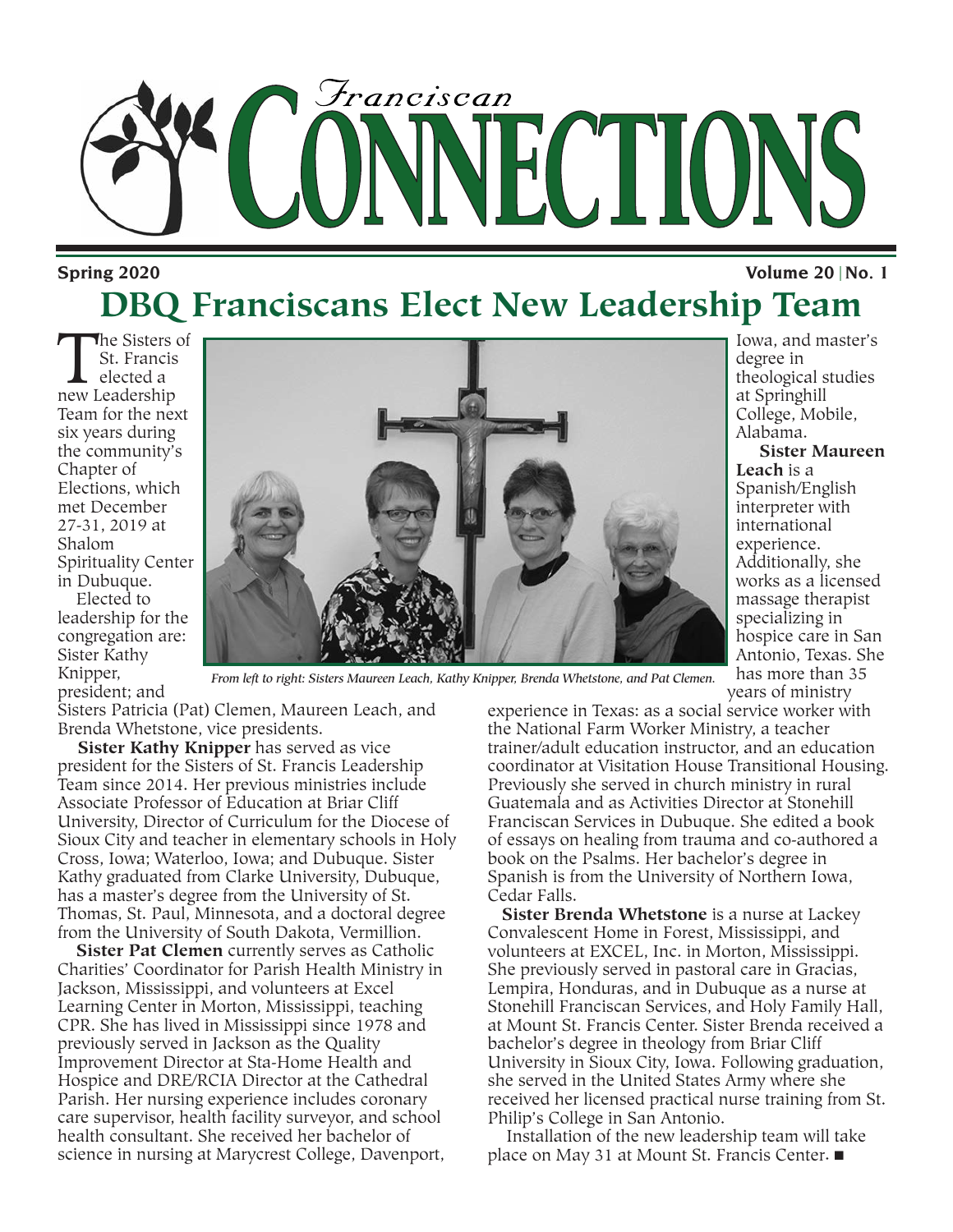## **New Novice Received in Honduras**

**On Friday, December 13, in Gracias, Lempira,**<br>Honduras, the Sisters of St. Francis of<br>Dubuque received **Katy Meylin Orellana**<br>**Deras**, of El Salvador, as a novice to the Honduras, the Sisters of St. Francis of Dubuque received **Katy Meylin Orellana Deras**, of El Salvador, as a novice to the congregation.

During the ceremony Sister Pat Farrell, who has directed the formation process in Honduras, expressed the support of the entire community to the new novice. "We are called to fruitful love, to service, to love in action. We have seen that in you, Katy. We recognize the many gifts that you have and the ways you have placed them at the service of those around you. We give you a big welcome and ask that you continue to love and serve in this congregation, walking with us," said Sister Pat.

"We are all inspired by the faith and trust that Sister Katy has placed in our congregation and in God who calls her forward into community and ministry," said Sister Kate.

Sister Katy will continue to share community life and participate in ministry with Dubuque Franciscan Sisters.  $\blacksquare$ 



*Katy Meylin Orellana Deras signs the reception book while Sister Kate Katoski looks on. Contributed photo.*

## **Work Begins on Solar Panels at Mount St. Francis Center**



*Work begins on the future site of the solar panels that will power Clare House at Mount St. Francis Center.*

The Dubuque Franciscans are<br>installing more than 2,600 so<br>panels to power Clare House<br>Mount St. Francis Center. installing more than 2,600 solar panels to power Clare House at Mount St. Francis Center.

"In 1988, we converted about 80 acres of our property to prairie, and in May of 2019, 55 of these acres and 13 acres of woods were put into a conservation easement," said **Sister Marie Cigrand**. "The installation of solar panels on our property is our next endeavor in doing our part to preserve our planet for future generations."

Each panel will generate 375 watts of electricity, for a grand total of 990,000 watts, the ground-mounted solar system would reduce Clare House's energy usage by 80%.

"This will provide some energy independence and cost control as energy costs will continue to rise," said Sisters of St. Francis Maintenance Director Paul Hayes. "We want to be more environmentally friendly and lessen our reliance on fossil fuels."

Clare House operates on a geothermal system. Alliant Energy will able to "bank" excess energy the panels generate during summer months and let us use it again during colder months, said Paul. The project is slated to be competed in June.  $\blacksquare$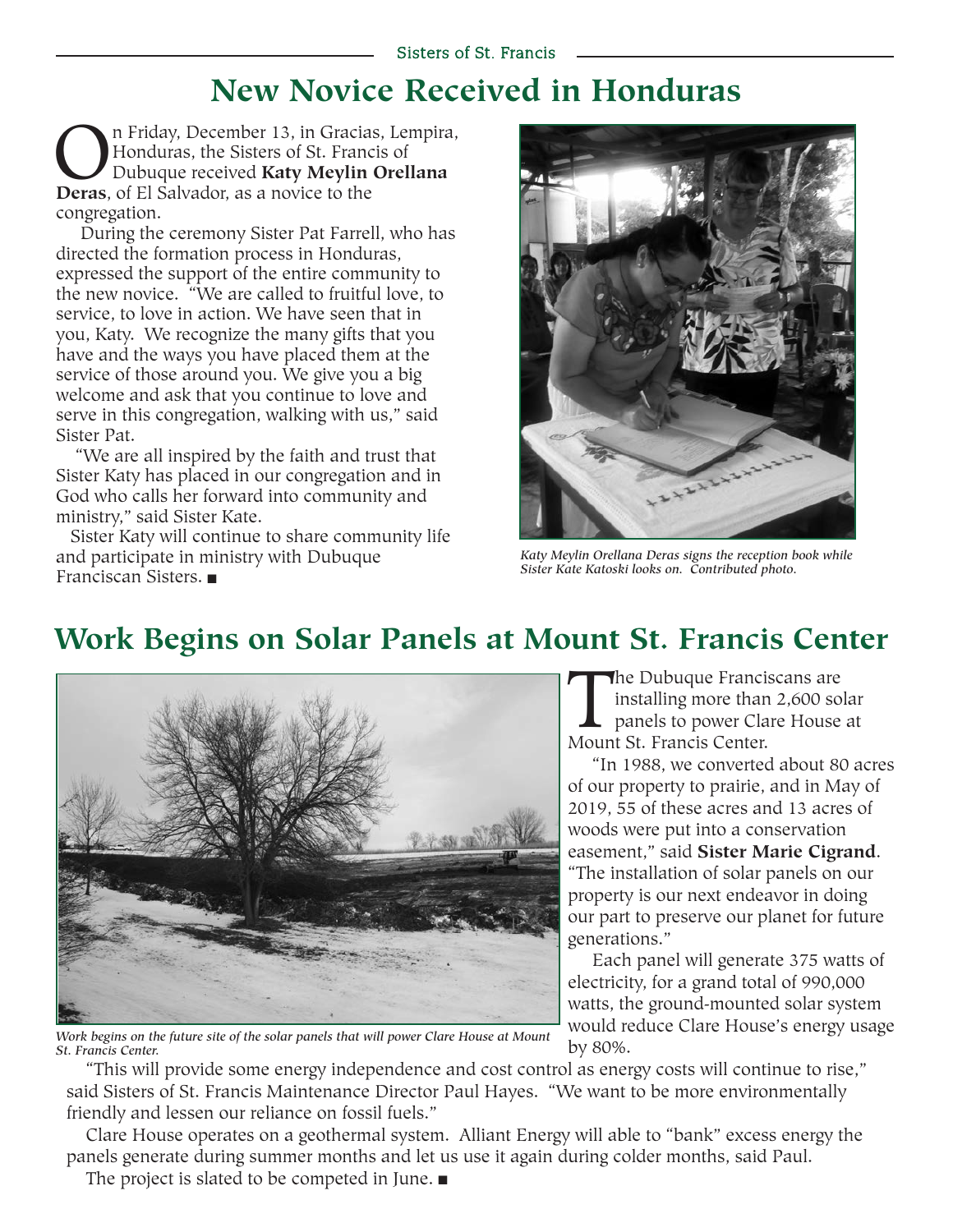## **2019 Statement of Accountability**

Dear Friends,

What is listed below is our report of donations for 2019, both how you our donors designated your donations, and how the Leadership Team of the Sisters of St. Francis then assigned your generosity.

"Gratitude" is the foundation of all we do to stay in touch with you. We are most grateful for your support of our life and ministry. We promise you a remembrance in our prayers.

*Sister Cathy (Kate) Katoski, OSF For the Sisters of St. Francis of Dubuque, IA*

#### **DONOR DESIGNATION OF GIFT INCOME**

| For the needs of retired sisters  |   | \$116,006.60 |
|-----------------------------------|---|--------------|
| For ministry among poor people    | S | 6,372.00     |
| For wherever our need is greatest |   | \$202,348.68 |
| <b>Birdies for Charity</b>        |   | \$18,692.02  |
| <b>Estate Gifts</b>               |   | \$314,317.92 |
| Sister Water Project              |   | \$230,166.76 |
|                                   |   | \$887,903.38 |

#### **HOW YOUR GIFTS WERE DISTRIBUTED**

*By the Leadership Team of the Sisters of St. Francis of Dubuque*

| Ministry Fund                           | <sup>S</sup> | 6,372.00      |
|-----------------------------------------|--------------|---------------|
| Operations                              |              | \$ 394,617.87 |
| Birdies purchases                       |              | \$18,692.02   |
| <b>Sister Water Projects</b>            |              | \$230,166.76  |
| <b>Investments for Capital Projects</b> |              | \$238,054.73  |
|                                         |              | \$887,903.38  |



Over the last 15 years, many of you have received a card in memory of your lost family member, or celebrating a birthday or anniversary from the Sister of St. Francis signed by Sister Helen Huewe, OSF. Sister Helen died January 11, 2020, after a short illness with a rare form of pneumonia. We are most grateful for her years of service in our Development Office and for all she did in the City of Dubuque to spearhead and fund raise for numerous charitable organizations.  $\blacksquare$